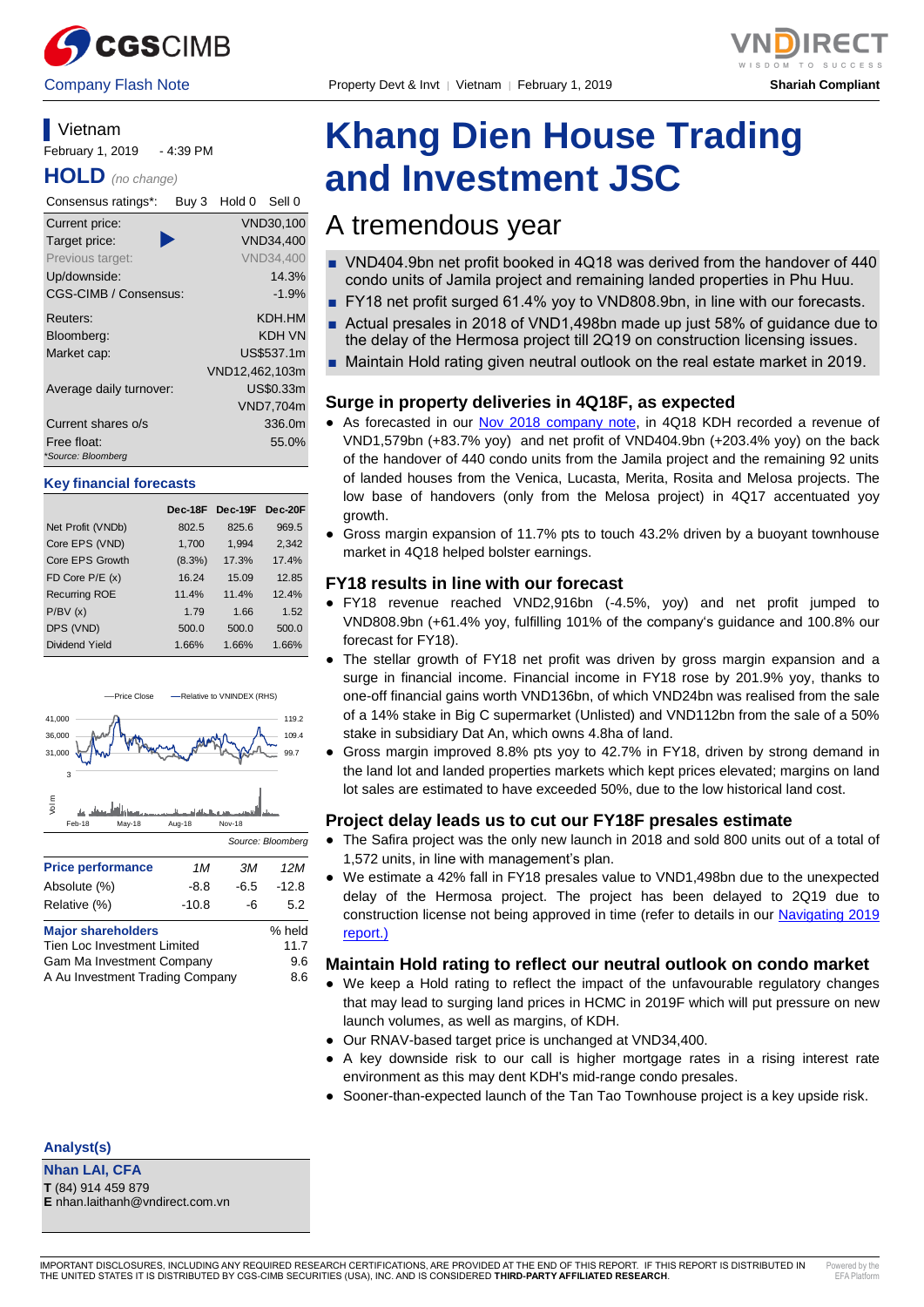

Property Devt & Invt | Vietnam Khang Dien House Trading and Investment JSC │ February 1, 2019

#### **Figure 1: Peers Comparison**

|                                |               | <b>Share</b>   | <b>TP</b> |             | Land   |                             |            | P/E(x) |             |     | P/B(x)     |       |      | <b>ROE (%)</b> | <b>Dividend</b> | yield (%) | <b>Net</b>        |
|--------------------------------|---------------|----------------|-----------|-------------|--------|-----------------------------|------------|--------|-------------|-----|------------|-------|------|----------------|-----------------|-----------|-------------------|
| <b>Company Name</b>            | <b>Ticker</b> | price<br>(VND) | (VND)     | Recom.      | (ha)   | bank Market Cap<br>(US\$ m) | <b>TTM</b> |        | 2018F 2019F |     | Cur. 2018F | 2019F |      | 2018F 2019F    | 2018F           | 2019F     | gearing<br>$(\%)$ |
| <b>VINHOMES JSC</b>            | VHM VN        | 79,700         | <b>NR</b> | NR.         | 16,110 | 11,457                      | 17.5       | 13.7   | 9.1         | 6.2 | N/A        | N/A   | N/A  | N/A            | N/A             | N/A       | 56.9              |
| NO VA LAND INVES               | <b>NVL VN</b> | 56,200         | <b>NR</b> | <b>NR</b>   | 623    | 2,244                       | 16.3       | 15.0   | N/A         | 2.9 | 2.6        | 2.6   | 18.2 | 18.2           | N/A             | N/A       | 81.4              |
| <b>KHANG DIEN HOUS</b>         | KDH VN        | 30,100         | 34.400    | <b>HOLD</b> | 499    | 535                         | 15.0       | 15.4   | 12.9        | 1.8 | 1.8        | 1.8   | 12.2 | 12.2           | 2.5             | 2.5       | (12.6)            |
| DAT XANH GROUP                 | DXG VN        | 23,200         | <b>NR</b> | <b>NR</b>   | 702    | 348                         | 6.8        | 6.3    | N/A         | 1.6 | 1.2        | 1.2   | 22.6 | 22.6           | 2.2             | 2.2       | 26.6              |
| PHAT DAT REAL ES               | PDR VN        | 25,700         | <b>NR</b> | <b>NR</b>   | 216    | 294                         | 10.9       | N/A    | N/A         | 2.0 | N/A        | N/A   | N/A  | N/A            | N/A             | N/A       | (5.4)             |
| VAN PHU - INVEST               | <b>VPI VN</b> | 41.650         | <b>NR</b> | <b>NR</b>   | 237    | 286                         | 9.7        | N/A    | N/A         | 3.6 | N/A        | N/A   | N/A  | N/A            | N/A             | N/A       | 13.0              |
| NAM LONG INVEST                | <b>NLG VN</b> | 26.400         | 37.700    | <b>ADD</b>  | 400    | 271                         | 7.0        | 7.7    | 3.3         | 1.3 | 1.3        | 1.3   | 18.4 | 18.4           | 1.9             | 1.9       | (20.7)            |
| <b>HAI PHAT INVESTM</b>        | <b>HPX VN</b> | 25,700         | <b>NR</b> | <b>NR</b>   | 3,158  | 221                         | 11.4       | N/A    | N/A         | 2.0 | N/A        | N/A   | N/A  | N/A            | N/A             | N/A       | 70.4              |
| DEVELOPMENT INV                | DIG VN        | 15.800         | <b>NR</b> | <b>NR</b>   | 158    | 171                         | 12.8       | 11.9   | N/A         | 1.3 | 1.4        | 1.4   | 14.3 | 14.3           | N/A             | N/A       | 27.7              |
| LDG INVESTMENT J               | LDG VN        | 14,450         | <b>NR</b> | <b>NR</b>   | N/A    | 118                         | 4.8        | N/A    | N/A         | 1.1 | N/A        | N/A   | N/A  | N/A            | N/A             | N/A       | (16.7)            |
| <b>SAI GON THUONG</b>          | <b>SCR VN</b> | 7.430          | <b>NR</b> | <b>NR</b>   | N/A    | 108                         | 10.0       | N/A    | N/A         | 0.6 | N/A        | N/A   | N/A  | N/A            | N/A             | N/A       | 46.3              |
| <b>NBB INVESTMENT</b>          | NBB VN        | 20,450         | <b>NR</b> | <b>NR</b>   | N/A    | 86                          | 14.2       | N/A    | N/A         | 1.1 | N/A        | N/A   | N/A  | N/A            | N/A             | N/A       | 26.3              |
| QCGL                           | QCG VN        | 4.460          | <b>NR</b> | <b>NR</b>   | N/A    | 53                          | 12.9       | N/A    | N/A         | 0.3 | N/A        | N/A   | N/A  | N/A            | N/A             | N/A       | 9.0               |
| THU DUC HOUSING                | <b>TDH VN</b> | 10,000         | <b>NR</b> | <b>NR</b>   | N/A    | 35                          | 4.7        | N/A    | N/A         | 0.5 | N/A        | N/A   | N/A  | N/A            | N/A             | N/A       | 26.7              |
| <b>FIRST REAL JSC</b>          | <b>FIR VN</b> | 40,450         | <b>NR</b> | <b>NR</b>   | N/A    | 23                          | 6.8        | N/A    | N/A         | 2.3 | N/A        | N/A   | N/A  | N/A            | N/A             | N/A       | 8.8               |
| <b>NETLAND REAL EST</b>        | NRC VN        | 35.600         | <b>NR</b> | <b>NR</b>   | N/A    | 18                          | 6.1        | N/A    | N/A         | 2.1 | N/A        | N/A   | N/A  | N/A            | N/A             | N/A       | 17.7              |
|                                |               |                |           |             |        |                             |            |        |             |     |            |       |      |                |                 |           |                   |
| Simple average                 |               |                |           |             |        |                             | 10.4       | 11.7   | 8.4         | 1.9 | 1.7        | 1.7   | 17.1 | 17.1           | 2.2             | 2.2       | 22.2              |
| Simple average (excluding VHM) |               |                |           |             |        |                             | 10.0       | 11.3   | 8.1         | 1.6 | 1.7        | 1.7   | 17.1 | 17.1           | 2.2             | 2.2       | 19.9              |
| Median                         |               |                |           |             |        |                             | 10.4       | 12.8   | 9.1         | 1.7 | 1.4        | 1.4   | 18.2 | 18.2           | 2.2             | 2.2       | 22.0              |
|                                |               |                | ---       |             |        | $\sim$ $\sim$               |            |        |             |     |            |       |      |                |                 |           |                   |

*All prices are based on the closing prices on 31 Jan 2019. All estimates for Non-rated (NR) stocks are based on Bloomberg consensus estimates.*

SOURCES: VND RESEARCH, BLOOMBERG, COMPANY REPORT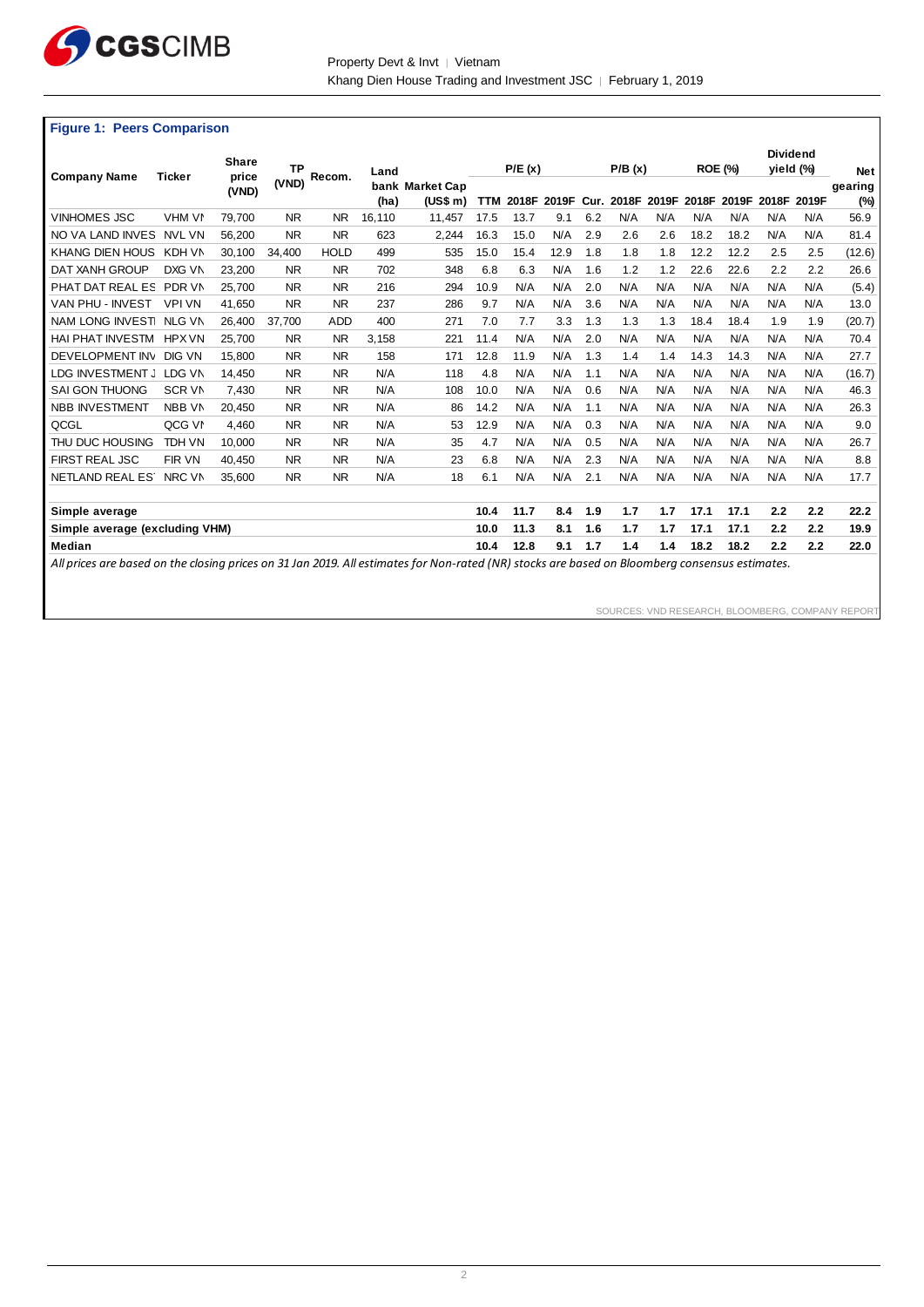



## **BY THE NUMBERS**

| <b>Profit &amp; Loss</b>                  |          |          |         |          |
|-------------------------------------------|----------|----------|---------|----------|
| (VNDb)                                    | Dec-17A  | Dec-18F  | Dec-19F | Dec-20F  |
| <b>Total Net Revenues</b>                 | 3.055    | 3.212    | 4.029   | 4.612    |
| <b>Gross Profit</b>                       | 1.036    | 1,105    | 1.390   | 1,607    |
| <b>Operating EBITDA</b>                   | 792      | 840      | 1.046   | 1.206    |
| Depreciation And Amortisation             | $\Omega$ | $\Omega$ | 0       | $\Omega$ |
| <b>Operating EBIT</b>                     | 792      | 840      | 1,046   | 1,206    |
| Financial Income/(Expense)                | (53)     | 23       | (20)    | 1        |
| Pretax Income/(Loss) from Assoc.          | 8        | 9        | 10      | 10       |
| Non-Operating Income/(Expense)            | (19)     | 136      | O       | $\Omega$ |
| Profit Before Tax (pre-El)                | 728      | 1,007    | 1,036   | 1,217    |
| <b>Exceptional Items</b>                  |          |          |         |          |
| <b>Pre-tax Profit</b>                     | 728      | 1,007    | 1.036   | 1,217    |
| Taxation                                  | (170)    | (201)    | (207)   | (243)    |
| Exceptional Income - post-tax             |          |          |         |          |
| <b>Profit After Tax</b>                   | 558      | 806      | 829     | 973      |
| Minority Interests                        | (57)     | (3)      | (3)     | (4)      |
| Pref. & Special Div                       | $\Omega$ | $\Omega$ | 0       | $\Omega$ |
| FX Gain/(Loss) - post tax                 |          |          |         |          |
| Other Adjustments - post-tax              |          |          |         |          |
| <b>Net Profit</b>                         | 501      | 802      | 826     | 970      |
| <b>Recurring Net Profit</b>               | 501      | 695      | 826     | 970      |
| <b>Fully Diluted Recurring Net Profit</b> | 501      | 695      | 826     | 970      |
|                                           |          |          |         |          |

| <b>Cash Flow</b>                   |                |                |         |         |
|------------------------------------|----------------|----------------|---------|---------|
| (VNDb)                             | Dec-17A        | Dec-18F        | Dec-19F | Dec-20E |
| <b>EBITDA</b>                      | 792            | 840            | 1.046   | 1.206   |
| Cash Flow from Invt. & Assoc.      |                |                |         |         |
| Change In Working Capital          | 204            | (484)          | (234)   | (310)   |
| <b>Straight Line Adjustment</b>    |                |                |         |         |
| (Incr)/Decr in Total Provisions    | 7              | $\overline{7}$ | 8       | 8       |
| Other Non-Cash (Income)/Expense    | (29)           | (31)           | (33)    | (34)    |
| <b>Other Operating Cashflow</b>    | (211)          | 151            | 65      | (21)    |
| Net Interest (Paid)/Received       | (53)           | 23             | (20)    | 1       |
| <b>Tax Paid</b>                    | (113)          | (201)          | (207)   | (243)   |
| <b>Cashflow From Operations</b>    | 597            | 305            | 625     | 606     |
| Capex                              | (61)           | (2)            | (2)     | (2)     |
| Disposals Of FAs/subsidiaries      | $\mathfrak{p}$ | 326            |         |         |
| Disposals of Investment Properties |                |                |         |         |
| Acq. Of Subsidiaries/investments   |                |                |         |         |
| Other Investing Cashflow           | (23)           |                |         |         |
| Cash Flow From Investing           | (82)           | 324            | (2)     | (2)     |
| Debt Raised/(repaid)               | (237)          | (572)          | (472)   | (472)   |
| Proceeds From Issue Of Shares      | 1.488          |                |         |         |
| Shares Repurchased                 |                |                |         |         |
| Dividends Paid                     | (234)          | (126)          | (207)   | (207)   |
| <b>Preferred Dividends</b>         |                |                |         |         |
| Other Financing Cashflow           |                |                |         |         |
| Cash Flow From Financing           | 1.017          | (698)          | (679)   | (679)   |

| 18.7 |  |  |
|------|--|--|
| 16.7 |  |  |
| 14.7 |  |  |
| 12.7 |  |  |
| 10.7 |  |  |
| 8.7  |  |  |
| 6.7  |  |  |

| <b>Balance Sheet</b>                       |          |          |          |                |
|--------------------------------------------|----------|----------|----------|----------------|
| (VNDb)                                     | Dec-17A  | Dec-18F  | Dec-19F  | Dec-20F        |
| <b>Total Cash And Equivalents</b>          | 2.590    | 2,523    | 2,467    | 2.392          |
| Properties Under Development               |          |          |          |                |
| <b>Total Debtors</b>                       | 784      | 894      | 928      | 963            |
| Inventories                                | 4.858    | 5.504    | 6.373    | 6.525          |
| <b>Total Other Current Assets</b>          | 877      | 999      | 1.250    | 1.297          |
| <b>Total Current Assets</b>                | 9.109    | 9.920    | 11,017   | 11,177         |
| <b>Fixed Assets</b>                        | 30       | 26       | 26       | 26             |
| <b>Total Investments</b>                   | 5        | 6        | 6        | $\overline{7}$ |
| Intangible Assets                          | 0        | $\Omega$ | $\Omega$ | $\Omega$       |
| <b>Total Other Non-Current Assets</b>      | 570      | 619      | 668      | 722            |
| <b>Total Non-current Assets</b>            | 606      | 651      | 701      | 755            |
| Short-term Debt                            | 184      | 624      | 624      | 152            |
| Current Portion of Long-Term Debt          |          |          |          |                |
| <b>Total Creditors</b>                     | 54       | 55       | 57       | 57             |
| Other Current Liabilities                  | 1.577    | 1.971    | 2.888    | 2.812          |
| <b>Total Current Liabilities</b>           | 1.815    | 2.650    | 3.568    | 3.021          |
| <b>Total Long-term Debt</b>                | 1.471    | 530      | 58       | 58             |
| Hybrid Debt - Debt Component               |          |          |          |                |
| <b>Total Other Non-Current Liabilities</b> | 237      | 406      | 567      | 650            |
| <b>Total Non-current Liabilities</b>       | 1.708    | 936      | 625      | 708            |
| <b>Total Provisions</b>                    | $\Omega$ | $\Omega$ | $\Omega$ | $\Omega$       |
| <b>Total Liabilities</b>                   | 3,524    | 3.586    | 4,193    | 3,729          |
| <b>Shareholders' Equity</b>                | 5.214    | 6.966    | 7.501    | 8,177          |
| Minority Interests                         | 977      | 20       | 23       | 27             |
| <b>Total Equity</b>                        | 6,191    | 6,986    | 7,524    | 8,204          |

#### **Key Ratios Dec-17A Dec-18F Dec-19F Dec-20F** Revenue Growth (22%) 5% 25% 14%<br>
Operating EBITDA Growth 15% 6% 25% 15% Operating EBITDA Growth 15% 6% 25% 15%<br>
Operating EBITDA Margin 25.9% 26.1% 26.0% 26.1%<br>
Net Cash Per Share (VND) 2.781 3.305 4.312 5.271 Operating EBITDA Margin 25.9% 26.1% 26.0% 26.1% Net Cash Per Share (VND)  $2,781$   $3,305$   $4,312$   $5,271$ BVPS (VND) 15,518 16,826 18,118 19,751 Gross Interest Cover **6.34** 8.48 15.32 30.91 Effective Tax Rate 23.3% 20.0% 20.0% 20.0% Net Dividend Payout Ratio  $\begin{array}{l} 46.7\% \ 48.7\% \ 24.2\% \ 25.1\% \ 21.4\% \end{array}$ <br>Accounts Receivables Days 66.81 47.83 41.40 37.63 Accounts Receivables Days 66.81 47.83 41.40<br>
Inventory Days 856.5 897.8 821.6<br>
Accounts Pavables Days 12.13 9.44 7.72 Inventory Days 856.5 897.8 821.6 785.3 Accounts Payables Days 12.13 9.44 7.72 6.91<br>ROIC (%) 13.9% 15.3% 17.4% 19.1% ROIC (%)<br>ROIC (%) 13.9% 15.3% 17.4% 19.1%<br>ROCE (%) 12.2% 13.7% 13.4% 15.0% ROCE (%) 12.2% 13.7% 13.4% 15.0%<br>Return On Average Assets 6.92% 7.72% 7.62% 8.22% Return On Average Assets 6.92% 7.72% 7.62%

#### **Key Drivers**

|                                      | Dec-17A  | Dec-18F   | Dec-19F   | Dec-20F   |
|--------------------------------------|----------|-----------|-----------|-----------|
| Unbooked Presales (m) (VND)          | 1.596.0  | 2.962.0   | 4.752.0   | 2.595.0   |
| Unbooked Presales (area: m sm)       | 62.573.0 | 123.178.5 | 204.747.0 | 112.857.0 |
| Unbooked Presales (units)            | 867.0    | 1.819.0   | 3.070.0   | 1.678.0   |
| Unsold attrib. landbank (area: m sm) | N/A      | N/A       | N/A       | N/A       |
| Gross Margins (%)                    | 33.9%    | 34.4%     | 34.5%     | 34.8%     |
| Contracted Sales ASP (per Sm) (VND)  | N/A      | N/A       | N/A       | N/A       |
| Residential EBIT Margin (%)          | 25.9%    | 26.1%     | 26.0%     | 26.1%     |
| Investment rev / total rev (%)       | 8.6%     | 9.3%      | 7.6%      | 7.0%      |
| Residential rev / total rev (%)      | 91.4%    | 90.7%     | 92.4%     | 93.0%     |
| Invt. properties rental margin (%)   | 50.4%    | 50.4%     | 50.4%     | 50.4%     |
| SG&A / Sales Ratio (%)               | 8.0%     | 8.3%      | 8.5%      | 8.7%      |

SOURCES: CGS-CIMB RESEARCH, COMPANY REPORTS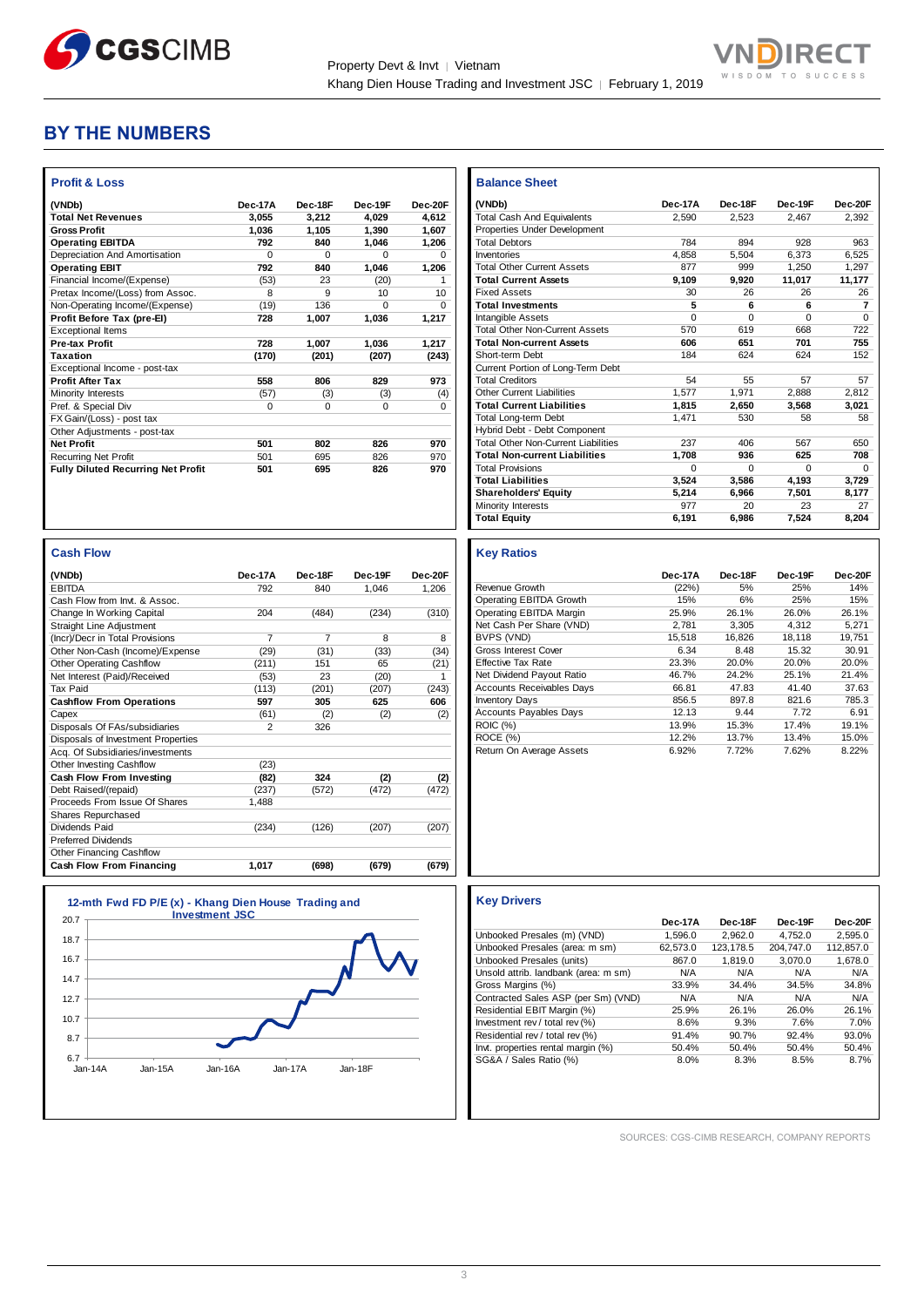



#### **DISCLAIMER**

The content of this report (including the views and opinions expressed therein, and the information comprised therein) has been prepared by and belongs to CGS-CIMB or CIMB Investment Bank Berhad ("CIMB"), as the case may be. Reports relating to a specific geographical area are produced and distributed by the corresponding CGS-CIMB entity as listed in the table below. Reports relating to Malaysia are produced and distributed by CIMB.

This report is not directed to, or intended for distribution to or use by, any person or entity who is a citizen or resident of or located in any locality, state, country or other jurisdiction where such distribution, publication, availability or use would be contrary to law or regulation.

By accepting this report, the recipient hereof represents and warrants that he is entitled to receive such report in accordance with the restrictions set forth below and agrees to be bound by the limitations contained herein (including the "Restrictions on Distributions" set out below). Any failure to comply with these limitations may constitute a violation of law. This publication is being supplied to you strictly on the basis that it will remain confidential. No part of this report may be (i) copied, photocopied, duplicated, stored or reproduced in any form by any means or (ii) redistributed or passed on, directly or indirectly, to any other person in whole or in part, for any purpose without the prior written consent of CGS-CIMB or CIMB, as the case may be.

The information contained in this research report is prepared from data believed to be correct and reliable at the time of issue of this report. CGS-CIMB or CIMB, as the case may be, may or may not issue regular reports on the subject matter of this report at any frequency and may cease to do so or change the periodicity of reports at any time. Neither CGS-CIMB nor CIMB has an obligation to update this report in the event of a material change to the information contained in this report. Neither CGS-CIMB nor CIMB accepts any, obligation to (i) check or ensure that the contents of this report remain current, reliable or relevant, (ii) ensure that the content of this report constitutes all the information a prospective investor may require, (iii) ensure the adequacy, accuracy, completeness, reliability or fairness of any views, opinions and information, and accordingly, CGS-CIMB and CIMB, their respective affiliates and related persons including China Galaxy International Financial Holdings Limited ("CGIFHL") and CIMB Group Sdn. Bhd. ("CIMBG") and their respective related corporations (and their respective directors, associates, connected persons and/or employees) shall not be liable in any manner whatsoever for any consequences (including but not limited to any direct, indirect or consequential losses, loss of profits and damages) of any reliance thereon or usage thereof. In particular, CGS-CIMB and CIMB disclaim all responsibility and liability for the views and opinions set out in this report.

Unless otherwise specified, this report is based upon sources which CGS-CIMB or CIMB, as the case may be, considers to be reasonable. Such sources will, unless otherwise specified, for market data, be market data and prices available from the main stock exchange or market where the relevant security is listed, or, where appropriate, any other market. Information on the accounts and business of company(ies) will generally be based on published statements of the company(ies), information disseminated by regulatory information services, other publicly available information and information resulting from our research.

Whilst every effort is made to ensure that statements of facts made in this report are accurate, all estimates, projections, forecasts, expressions of opinion and other subjective judgments contained in this report are based on assumptions considered to be reasonable as of the date of the document in which they are contained and must not be construed as a representation that the matters referred to therein will occur. Past performance is not a reliable indicator of future performance. The value of investments may go down as well as up and those investing may, depending on the investments in question, lose more than the initial investment. No report shall constitute an offer or an invitation by or on behalf of CGS-CIMB or CIMB, as the case may be, or any of their respective affiliates (including CGIFHL, CIMBG and their respective related corporations) to any person to buy or sell any investments.

CGS-CIMB, CIMB, their respective affiliates and related corporations (including CGIFHL, CIMBG and their respective related corporations) and/or their respective directors, associates, connected parties and/or employees may own or have positions in securities of the company(ies) covered in this research report or any securities related thereto and may from time to time add to or dispose of, or may be materially interested in, any such securities. Further, CGS-CIMB, CIMB, their respective affiliates and their respective related corporations (including CGIFHL, CIMBG and their respective related corporations) do and seek to do business with the company(ies) covered in this research report and may from time to time act as market maker or have assumed an underwriting commitment in securities of such company(ies), may sell them to or buy them from customers on a principal basis and may also perform or seek to perform significant investment banking, advisory, underwriting or placement services for or relating to such company(ies) as well as solicit such investment, advisory or other services from any entity mentioned in this report.

CGS-CIMB, CIMB or their respective affiliates (including CGIFHL, CIMBG and their respective related corporations) may enter into an agreement with the company(ies) covered in this report relating to the production of research reports. CGS-CIMB or CIMB, as the case may be, may disclose the contents of this report to the company(ies) covered by it and may have amended the contents of this report following such disclosure.

The analyst responsible for the production of this report hereby certifies that the views expressed herein accurately and exclusively reflect his or her personal views and opinions about any and all of the issuers or securities analysed in this report and were prepared independently and autonomously. No part of the compensation of the analyst(s) was, is, or will be directly or indirectly related to the inclusion of specific recommendations(s) or view(s) in this report. The analyst(s) who prepared this research report is prohibited from receiving any compensation, incentive or bonus based on specific investment banking transactions or for providing a specific recommendation for, or view of, a particular company. Information barriers and other arrangements may be established where necessary to prevent conflicts of interests arising. However, the analyst(s) may receive compensation that is based on his/their coverage of company(ies) in the performance of his/their duties or the performance of his/their recommendations and the research personnel involved in the preparation of this report may also participate in the solicitation of the businesses as described above. In reviewing this research report, an investor should be aware that any or all of the foregoing, among other things, may give rise to real or potential conflicts of interest. Additional information is, subject to the duties of confidentiality, available on request.

Reports relating to a specific geographical area are produced by the corresponding CGS-CIMB entity as listed in the table below. The term "CGS-CIMB" shall denote, where appropriate, the relevant entity distributing or disseminating the report in the particular jurisdiction referenced below, or, in every other case except as otherwise stated herein, CGS-CIMB Securities International Pte. Ltd. and its affiliates, subsidiaries and related corporations.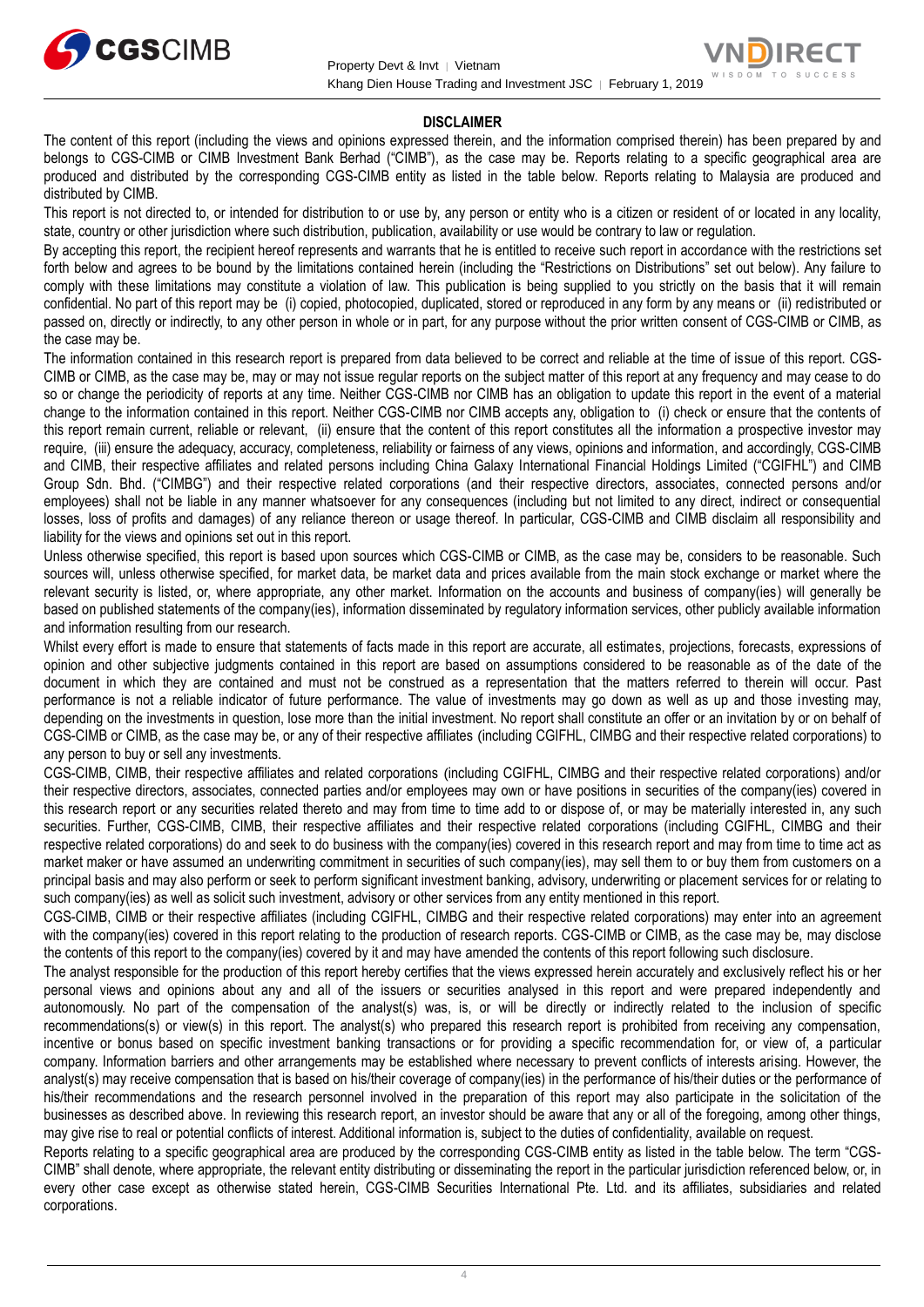

Property Devt & Invt │ Vietnam Khang Dien House Trading and Investment JSC ∣ February 1, 2019



| Country     | <b>CGS-CIMB Entity</b>                                | Regulated by                                                    |
|-------------|-------------------------------------------------------|-----------------------------------------------------------------|
| Hong Kong   | CGS-CIMB Securities (Hong Kong) Limited               | Securities and Futures Commission Hong Kong                     |
| India       | CGS-CIMB Securities (India) Private Limited           | Securities and Exchange Board of India (SEBI)                   |
| Indonesia   | PT CGS-CIMB Sekuritas Indonesia                       | Financial Services Authority of Indonesia                       |
| Singapore   | CGS-CIMB Research Pte. Ltd.                           | Monetary Authority of Singapore                                 |
| South Korea | CGS-CIMB Securities (Hong Kong) Limited, Korea Branch | Financial Services Commission and Financial Supervisory Service |
| Thailand    | CGS-CIMB Securities (Thailand) Co. Ltd.               | Securities and Exchange Commission Thailand                     |

Reports relating to Malaysia are produced by CIMB as listed in the table below:

| <b>Country</b> | CIMB <sup>-</sup><br>Entitv              | ed pr                                |
|----------------|------------------------------------------|--------------------------------------|
| Malaysia       | <b>CIMB</b><br>Investment Bank<br>Berhao | , Commission<br>Malavsia<br>curities |

#### **Other Significant Financial Interests:**

(i) As of January 31, 2019 CGS-CIMB / CIMB has a proprietary position in the securities (which may include but not limited to shares, warrants, call warrants and/or any other derivatives) in the following company or companies covered or recommended in this report:

(a) -

(ii) Analyst Disclosure: As of February 1, 2019, the analyst(s) who prepared this report, and the associate(s), has / have an interest in the securities (which may include but not limited to shares, warrants, call warrants and/or any other derivatives) in the following company or companies covered or recommended in this report:

(a) -

This report does not purport to contain all the information that a prospective investor may require. Neither CGS-CIMB or CIMB, as the case may be, nor any of their respective affiliates (including CGIFHL, CIMBG and their related corporations) make any guarantee, representation or warranty, express or implied, as to the adequacy, accuracy, completeness, reliability or fairness of any such information and opinion contained in this report. Neither CGS-CIMB or CIMB, as the case may be, nor any of their respective affiliates nor their related persons (including CGIFHL, CIMBG and their related corporations) shall be liable in any manner whatsoever for any consequences (including but not limited to any direct, indirect or consequential losses, loss of profits and damages) of any reliance thereon or usage thereof.

This report is general in nature and has been prepared for information purposes only. It is intended for circulation amongst CGS-CIMB's or CIMB's (as the case may be) clients generally and does not have regard to the specific investment objectives, financial situation and the particular needs of any specific person who may receive this report. The information and opinions in this report are not and should not be construed or considered as an offer, recommendation or solicitation to buy or sell the subject securities, related investments or other financial instruments or any derivative instrument, or any rights pertaining thereto.

Investors are advised to make their own independent evaluation of the information contained in this research report, consider their own individual investment objectives, financial situation and particular needs and consult their own professional and financial advisers as to the legal, business, financial, tax and other aspects before participating in any transaction in respect of the securities of company(ies) covered in this research report. The securities of such company(ies) may not be eligible for sale in all jurisdictions or to all categories of investors.

**Australia:** Despite anything in this report to the contrary, this research is provided in Australia by CGS-CIMB Securities (Singapore) Pte. Ltd. and CGS-CIMB Securities (Hong Kong) Limited. This research is only available in Australia to persons who are "wholesale clients" (within the meaning of the Corporations Act 2001 (Cth) and is supplied solely for the use of such wholesale clients and shall not be distributed or passed on to any other person. You represent and warrant that if you are in Australia, you are a "wholesale client". This research is of a general nature only and has been prepared without taking into account the objectives, financial situation or needs of the individual recipient. CGS-CIMB Securities (Singapore) Pte. Ltd. and CGS-CIMB Securities (Hong Kong) Limited do not hold, and are not required to hold an Australian financial services license. CGS-CIMB Securities (Singapore) Pte. Ltd. and CGS-CIMB Securities (Hong Kong) Limited rely on "passporting" exemptions for entities appropriately licensed by the Monetary Authority of Singapore (under ASIC Class Order 03/1102) and the Securities and Futures Commission in Hong Kong (under ASIC Class Order 03/1103).

**Canada:** This research report has not been prepared in accordance with the disclosure requirements of Dealer Member Rule 3400 – Research Restrictions and Disclosure Requirements of the Investment Industry Regulatory Organization of Canada. For any research report distributed by CIBC, further disclosures related to CIBC conflicts of interest can be found at https://researchcentral.cibcwm.com .

**China:** For the purpose of this report, the People's Republic of China ("PRC") does not include the Hong Kong Special Administrative Region, the Macau Special Administrative Region or Taiwan. The distributor of this report has not been approved or licensed by the China Securities Regulatory Commission or any other relevant regulatory authority or governmental agency in the PRC. This report contains only marketing information. The distribution of this report is not an offer to buy or sell to any person within or outside PRC or a solicitation to any person within or outside of PRC to buy or sell any instruments described herein. This report is being issued outside the PRC to a limited number of institutional investors and may not be provided to any person other than the original recipient and may not be reproduced or used for any other purpose.

**France:** Only qualified investors within the meaning of French law shall have access to this report. This report shall not be considered as an offer to subscribe to, or used in connection with, any offer for subscription or sale or marketing or direct or indirect distribution of financial instruments and it is not intended as a solicitation for the purchase of any financial instrument.

**Germany:** This report is only directed at persons who are professional investors as defined in sec 31a(2) of the German Securities Trading Act (WpHG). This publication constitutes research of a non-binding nature on the market situation and the investment instruments cited here at the time of the publication of the information.

The current prices/yields in this issue are based upon closing prices from Bloomberg as of the day preceding publication. Please note that neither the German Federal Financial Supervisory Agency (BaFin), nor any other supervisory authority exercises any control over the content of this report. **Hong Kong:** This report is issued and distributed in Hong Kong by CGS-CIMB Securities (Hong Kong) Limited ("CHK") which is licensed in Hong Kong by the Securities and Futures Commission for Type 1 (dealing in securities), Type 4 (advising on securities) and Type 6 (advising on corporate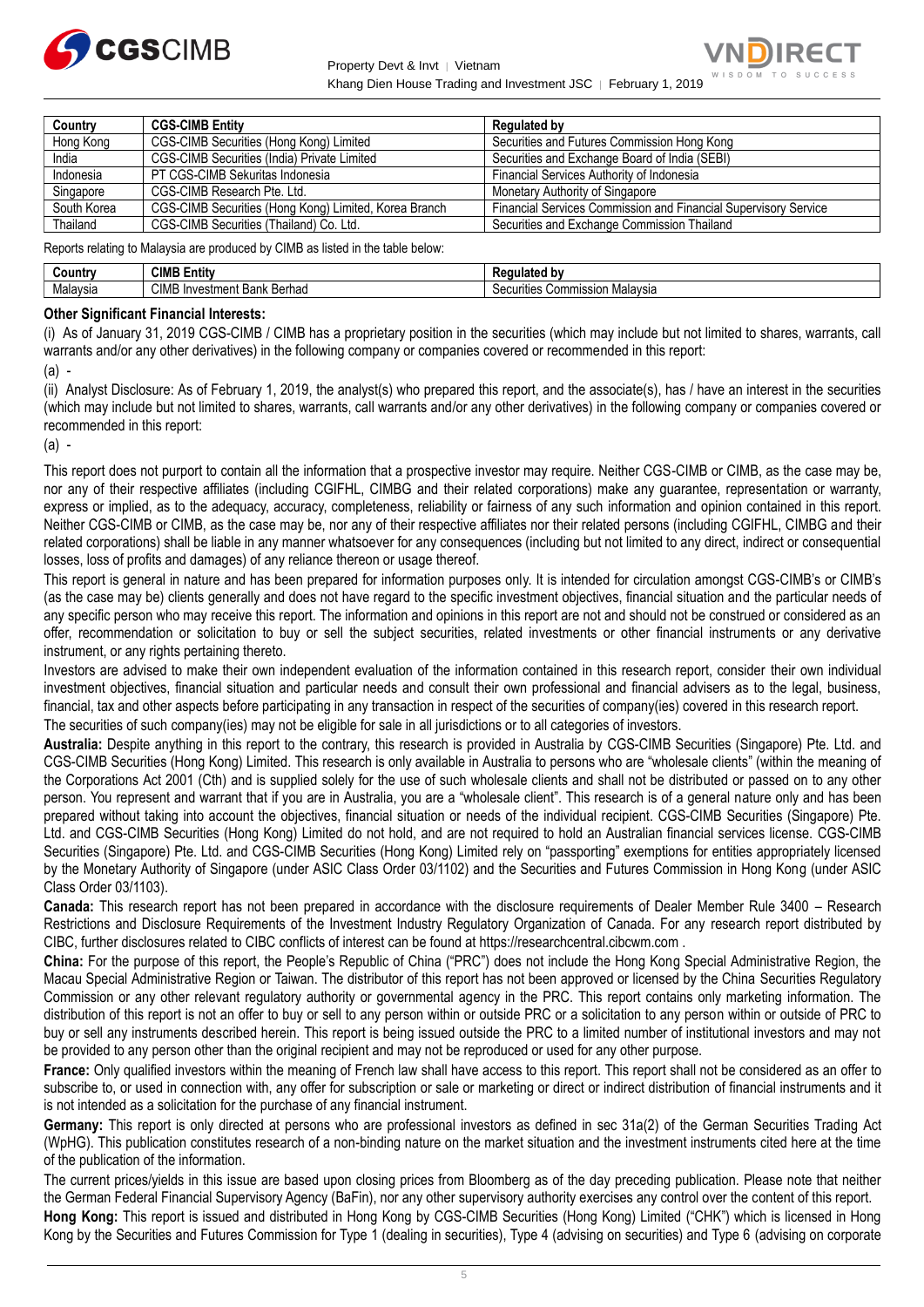



finance) activities. Any investors wishing to purchase or otherwise deal in the securities covered in this report should contact the Head of Sales at CGS-CIMB Securities (Hong Kong) Limited. The views and opinions in this research report are our own as of the date hereof and are subject to change. If the Financial Services and Markets Act of the United Kingdom or the rules of the Financial Conduct Authority apply to a recipient, our obligations owed to such recipient therein are unaffected. CHK has no obligation to update its opinion or the information in this research report. This publication is strictly confidential and is for private circulation only to clients of CHK.

CHK does not make a market on other securities mentioned in the report.

**India:** This report is issued and distributed in India by CGS-CIMB Securities (India) Private Limited ("CGS-CIMB India"). CGS-CIMB India is a subsidiary of CGS-CIMB Securities International Pte. Ltd. which is in turn is a 50:50 joint venture company of CGIFHL and CIMBG. The details of the members of the group of companies of CGS-CIMB can be found at www.cgs-cimb members of the group of companies of CGS-CIMB can be found at www.cgs-cimb.com, CGIFHL at www.chinastock.com.hk/en/ACG/ContactUs/index.aspx and CIMBG at www.cimb.com/en/who-we-are.html. CGS-CIMB India is registered with the National Stock Exchange of India Limited and BSE Limited as a trading and clearing member (Merchant Banking Number: INM000012037) under the Securities and Exchange Board of India (Stock Brokers and Sub-Brokers) Regulations, 1992. In accordance with the provisions of Regulation 4(g) of the Securities and Exchange Board of India (Investment Advisers) Regulations, 2013, CGS-CIMB India is not required to seek registration with the Securities and Exchange Board of India ("SEBI") as an Investment Adviser. CGS-CIMB India is registered with SEBI (SEBI Registration Number: INZ000157134) as a Research Analyst (INH000000669) pursuant to the SEBI (Research Analysts) Regulations, 2014 ("Regulations").

This report does not take into account the particular investment objectives, financial situations, or needs of the recipients. It is not intended for and does not deal with prohibitions on investment due to law/jurisdiction issues etc. which may exist for certain persons/entities. Recipients should rely on their own investigations and take their own professional advice before investment.

The report is not a "prospectus" as defined under Indian Law, including the Companies Act, 2013, and is not, and shall not be, approved by, or filed or registered with, any Indian regulator, including any Registrar of Companies in India, SEBI, any Indian stock exchange, or the Reserve Bank of India. No offer, or invitation to offer, or solicitation of subscription with respect to any such securities listed or proposed to be listed in India is being made, or intended to be made, to the public, or to any member or section of the public in India, through or pursuant to this report.

The research analysts, strategists or economists principally responsible for the preparation of this research report are segregated from the other activities of CGS-CIMB India and they have received compensation based upon various factors, including quality, accuracy and value of research, firm profitability or revenues, client feedback and competitive factors. Research analysts', strategists' or economists' compensation is not linked to investment banking or capital markets transactions performed or proposed to be performed by CGS-CIMB India or its affiliates.

CGS-CIMB India does not have actual / beneficial ownership of 1% or more securities of the subject company in this research report, at the end of the month immediately preceding the date of publication of this research report. However, since affiliates of CGS-CIMB are engaged in the financial services business, they might have in their normal course of business financial interests or actual / beneficial ownership of one per cent or more in various companies including the subject company in this research report.

CGS-CIMB or its associates, may: (a) from time to time, have long or short position in, and buy or sell the securities of the subject company in this research report; or (b) be engaged in any other transaction involving such securities and earn brokerage or other compensation or act as a market maker in the financial instruments of the subject company in this research report or act as an advisor or lender/borrower to such company or may have any other potential conflict of interests with respect to any recommendation and other related information and opinions.

CGS-CIMB India, its associates and the analyst engaged in preparation of this research report have not received any compensation for investment banking, merchant banking or brokerage services from the subject company mentioned in the research report in the past 12 months.

CGS-CIMB India, its associates and the analyst engaged in preparation of this research report have not managed or co-managed public offering of securities for the subject company mentioned in the research report in the past 12 months. The analyst from CGS-CIMB India engaged in preparation of this research report or his/her relative (a) do not have any financial interests in the subject company mentioned in this research report; (b) do not own 1% or more of the equity securities of the subject company mentioned in the research report as of the last day of the month preceding the publication of the research report; (c) do not have any material conflict of interest at the time of publication of the research report.

**Indonesia:** This report is issued and distributed by PT CGS-CIMB Sekuritas Indonesia ("CGS-CIMB Indonesia"). The views and opinions in this research report are our own as of the date hereof and are subject to change. CGS-CIMB Indonesia has no obligation to update its opinion or the information in this research report. Neither this report nor any copy hereof may be distributed in Indonesia or to any Indonesian citizens wherever they are domiciled or to Indonesian residents except in compliance with applicable Indonesian capital market laws and regulations.

This research report is not an offer of securities in Indonesia. The securities referred to in this research report have not been registered with the Financial Services Authority (Otoritas Jasa Keuangan) pursuant to relevant capital market laws and regulations, and may not be offered or sold within the territory of the Republic of Indonesia or to Indonesian citizens through a public offering or in circumstances which constitute an offer within the meaning of the Indonesian capital market law and regulations.

**Ireland:** CGS-CIMB is not an investment firm authorised in the Republic of Ireland and no part of this document should be construed as CGS-CIMB acting as, or otherwise claiming or representing to be, an investment firm authorised in the Republic of Ireland.

**Malaysia:** This report is distributed in Malaysia by CIMB solely for the benefit of and for the exclusive use of our clients. Recipients of this report are to contact CIMB, at 17th Floor Menara CIMB No. 1 Jalan Stesen Sentral 2, Kuala Lumpur Sentral 50470 Kuala Lumpur, Malaysia, in respect of any matters arising from or in connection with this report. CIMB has no obligation to update, revise or reaffirm its opinion or the information in this research reports after the date of this report.

**New Zealand:** In New Zealand, this report is for distribution only to persons who are wholesale clients pursuant to section 5C of the Financial Advisers Act 2008.

**Singapore:** This report is issued and distributed by CGS-CIMB Research Pte Ltd ("CGS-CIMBR"). CGS-CIMBR is a financial adviser licensed under the Financial Advisers Act, Cap 110 ("FAA") for advising on investment products, by issuing or promulgating research analyses or research reports, whether in electronic, print or other form. Accordingly CGS-CIMBR is a subject to the applicable rules under the FAA unless it is able to avail itself to any prescribed exemptions.

Recipients of this report are to contact CGS-CIMB Research Pte Ltd, 50 Raffles Place, #16-02 Singapore Land Tower, Singapore in respect of any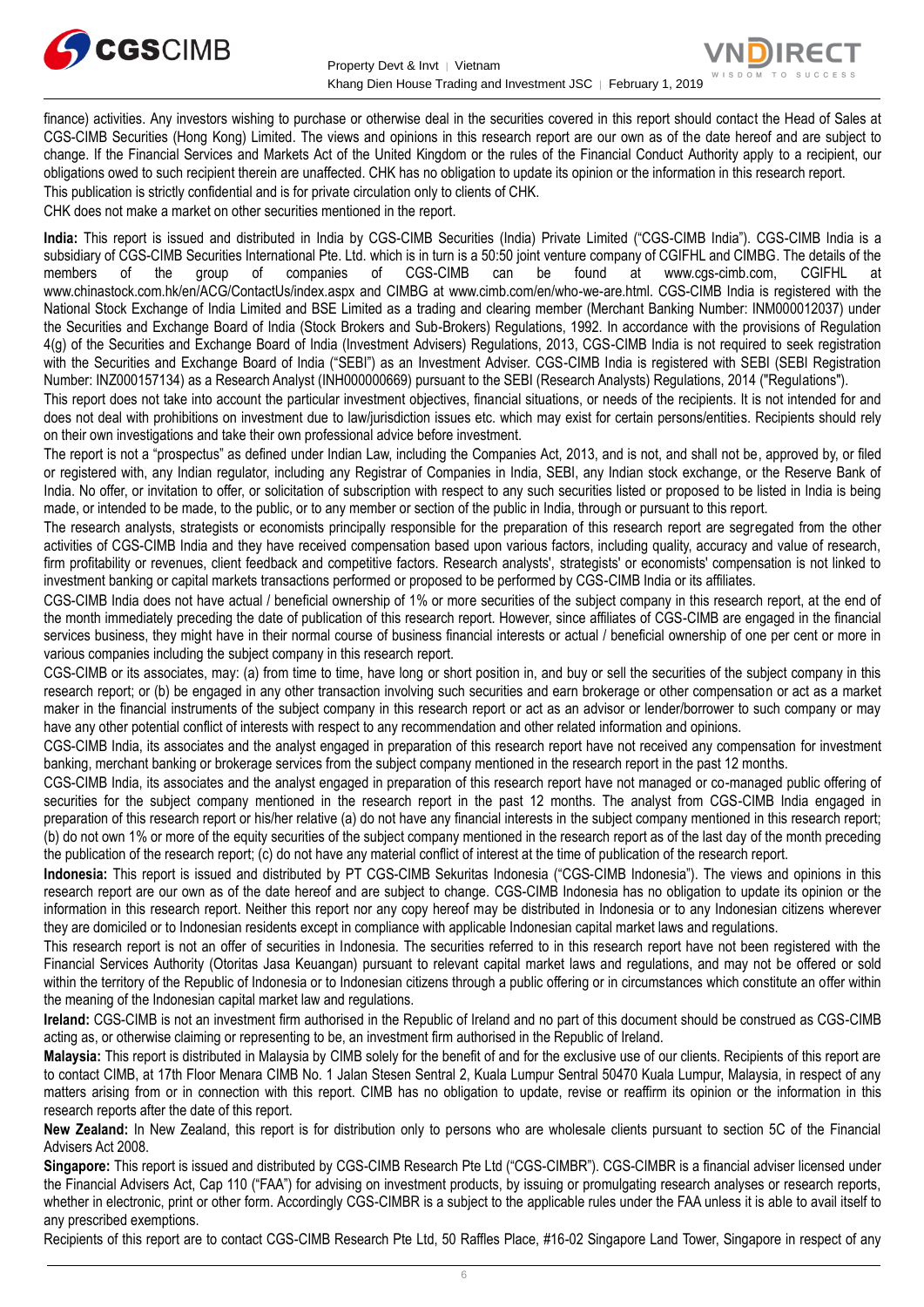



matters arising from, or in connection with this report. CGS-CIMBR has no obligation to update its opinion or the information in this research report. This publication is strictly confidential and is for private circulation only. If you have not been sent this report by CGS-CIMBR directly, you may not rely, use or disclose to anyone else this report or its contents.

If the recipient of this research report is not an accredited investor, expert investor or institutional investor, CGS-CIMBR accepts legal responsibility for the contents of the report without any disclaimer limiting or otherwise curtailing such legal responsibility. If the recipient is an accredited investor, expert investor or institutional investor, the recipient is deemed to acknowledge that CGS-CIMBR is exempt from certain requirements under the FAA and its attendant regulations, and as such, is exempt from complying with the following :

(a) Section 25 of the FAA (obligation to disclose product information);

(b) Section 27 (duty not to make recommendation with respect to any investment product without having a reasonable basis where you may be reasonably expected to rely on the recommendation) of the FAA;

(c) MAS Notice on Information to Clients and Product Information Disclosure [Notice No. FAA-N03];

(d) MAS Notice on Recommendation on Investment Products [Notice No. FAA-N16];

(e) Section 36 (obligation on disclosure of interest in specified products), and

(f) any other laws, regulations, notices, directive, guidelines, circulars and practice notes which are relates to the above, to the extent permitted by applicable laws, as may be amended from time to time, and any other laws, regulations, notices, directive, guidelines, circulars, and practice notes as we may notify you from time to time. In addition, the recipient who is an accredited investor, expert investor or institutional investor acknowledges that as CGS-CIMBR is exempt from Section 27 of the FAA, the recipient will also not be able to file a civil claim against CGS-CIMBR for any loss or damage arising from the recipient's reliance on any recommendation made by CGS-CIMBR which would otherwise be a right that is available to the recipient under Section 27 of the FAA, the recipient will also not be able to file a civil claim against CGS-CIMBR for any loss or damage arising from the recipient's reliance on any recommendation made by CGS-CIMBR which would otherwise be a right that is available to the recipient under Section 27 of the FAA.

CGS-CIMBR, its affiliates and related corporations, their directors, associates, connected parties and/or employees may own or have positions in specified products of the company(ies) covered in this research report or any specified products related thereto and may from time to time add to or dispose of, or may be materially interested in, any such specified products. Further, CGS-CIMBR, its affiliates and its related corporations do and seek to do business with the company(ies) covered in this research report and may from time to time act as market maker or have assumed an underwriting commitment in specified products of such company(ies), may sell them to or buy them from customers on a principal basis and may also perform or seek to perform significant investment banking, advisory, underwriting or placement services for or relating to such company(ies) as well as solicit such investment, advisory or other services from any entity mentioned in this report.

As of January 31, 2019, CGS-CIMBR does not have a proprietary position in the recommended specified products in this report.

CGS-CIMBR does not make a market on the securities mentioned in the report.

**South Korea:** This report is issued and distributed in South Korea by CGS-CIMB Securities (Hong Kong) Limited, Korea Branch ("CGS-CIMB Korea") which is licensed as a cash equity broker, and regulated by the Financial Services Commission and Financial Supervisory Service of Korea. In South Korea, this report is for distribution only to professional investors under Article 9(5) of the Financial Investment Services and Capital Market Act of Korea ("FSCMA").

**Spain:** This document is a research report and it is addressed to institutional investors only. The research report is of a general nature and not personalised and does not constitute investment advice so, as the case may be, the recipient must seek proper advice before adopting any investment decision. This document does not constitute a public offering of securities.

CGS-CIMB is not registered with the Spanish Comision Nacional del Mercado de Valores to provide investment services.

**Sweden:** This report contains only marketing information and has not been approved by the Swedish Financial Supervisory Authority. The distribution of this report is not an offer to sell to any person in Sweden or a solicitation to any person in Sweden to buy any instruments described herein and may not be forwarded to the public in Sweden.

Switzerland: This report has not been prepared in accordance with the recognized self-regulatory minimal standards for research reports of banks issued by the Swiss Bankers' Association (Directives on the Independence of Financial Research).

**Thailand:** This report is issued and distributed by CGS-CIMB Securities (Thailand) Co. Ltd. ("CGS-CIMB Thailand") based upon sources believed to be reliable (but their accuracy, completeness or correctness is not guaranteed). The statements or expressions of opinion herein were arrived at after due and careful consideration for use as information for investment. Such opinions are subject to change without notice and CGS-CIMB Thailand has no obligation to update its opinion or the information in this research report.

CGS-CIMB Thailand may act or acts as Market Maker, and issuer and offerer of Derivative Warrants and Structured Note which may have the following securities as its underlying securities. Investors should carefully read and study the details of the derivative warrants in the prospectus before making investment decisions.

AAV, ADVANC, AMATA, AOT, AP, BANPU, BBL, BCH, BCP, BCPG, BDMS, BEAUTY, BEM, BGRIM, BJC, BH, BLA, BLAND, BPP, BTS, CBG, CENTEL, CHG, CK, CKP, COM7, CPALL, CPF, CPN, DELTA, DTAC, EA, EGCO, EPG, ERW, ESSO, GGC, GFPT, GLOBAL, GLOW, GPSC, GUNKUL, HANA, HMPRO, INTUCH, IRPC, ITD, IVL, KBANK, KCE, KKP, KTB, KTC, LH, LPN, MAJOR, MEGA, MINT, MTLS, ORI, PRM, PSH, PSL, PTG, PTT, PTTEP, PTTGC, QH, RATCH, ROBINS, RS, SAWAD, SCB, SCC, SGP, SIRI, SPALI, SPRC, STA, STEC, SUPER, TASCO, TCAP, THAI, THANI, TISCO, TKN, TMB, TOA, TOP, TPIPL, TPIPP, TRUE, TTW, TU, TVO, UV, WHA, WHAUP, WORK.

#### **Corporate Governance Report:**

The disclosure of the survey result of the Thai Institute of Directors Association ("IOD") regarding corporate governance is made pursuant to the policy of the Office of the Securities and Exchange Commission. The survey of the IOD is based on the information of a company listed on the Stock Exchange of Thailand and the Market for Alternative Investment disclosed to the public and able to be accessed by a general public investor. The result, therefore, is from the perspective of a third party. It is not an evaluation of operation and is not based on inside information.

The survey result is as of the date appearing in the Corporate Governance Report of Thai Listed Companies. As a result, the survey result may be changed after that date. CGS-CIMB Thailand does not confirm nor certify the accuracy of such survey result.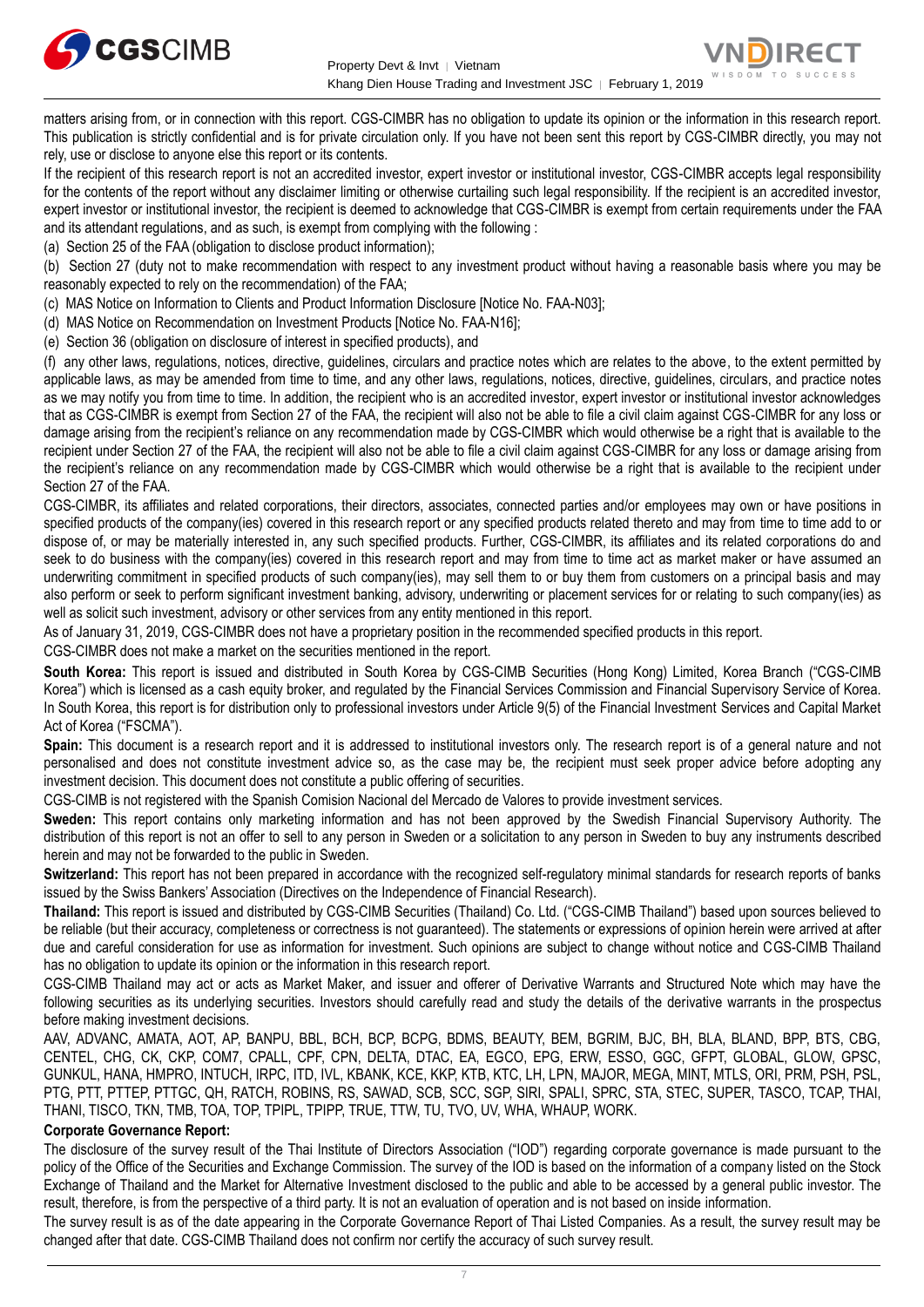



| score.<br>Range:  | 100<br>۵r<br>JU | oc<br>80<br>v      | 70<br>$\overline{\phantom{a}}$<br>. | $\overline{\phantom{a}}$<br>◡◠<br>$\sim$<br>ገነለ<br>DЕ<br>ັບບ<br>. . | NIc<br>Resul.<br>Jurvey.<br>יי |
|-------------------|-----------------|--------------------|-------------------------------------|---------------------------------------------------------------------|--------------------------------|
| -<br>Description: | Excellent       | Ver<br>Good<br>៸ င | -<br>Gooc                           | N/A                                                                 |                                |

**United Arab Emirates:** The distributor of this report has not been approved or licensed by the UAE Central Bank or any other relevant licensing authorities or governmental agencies in the United Arab Emirates. This report is strictly private and confidential and has not been reviewed by, deposited or registered with UAE Central Bank or any other licensing authority or governmental agencies in the United Arab Emirates. This report is being issued outside the United Arab Emirates to a limited number of institutional investors and must not be provided to any person other than the original recipient and may not be reproduced or used for any other purpose. Further, the information contained in this report is not intended to lead to the sale of investments under any subscription agreement or the conclusion of any other contract of whatsoever nature within the territory of the United Arab Emirates.

**United Kingdom and European Economic Area (EEA):** In the United Kingdom and European Economic Area, this material is also being distributed by CGS-CIMB Securities (UK) Limited ("CGS-CIMB UK"). CGS-CIMB UK is authorized and regulated by the Financial Conduct Authority and its registered office is at 27 Knightsbridge, London, SW1X7YB. The material distributed by CGS-CIMB UK has been prepared in accordance with CGS-CIMB's policies for managing conflicts of interest arising as a result of publication and distribution of this material. This material is for distribution only to, and is solely directed at, selected persons on the basis that those persons: (a) are eligible counterparties and professional clients of CGS-CIMB UK; (b) have professional experience in matters relating to investments falling within Article 19(5) of the Financial Services and Markets Act 2000 (Financial Promotion) Order 2005 (as amended, the "Order"), (c) fall within Article 49(2)(a) to (d) ("high net worth companies, unincorporated associations etc") of the Order; (d) are outside the United Kingdom subject to relevant regulation in each jurisdiction, material(all such persons together being referred to as "relevant persons"). This material is directed only at relevant persons and must not be acted on or relied on by persons who are not relevant persons. Any investment or investment activity to which this material relates is available only to relevant persons and will be engaged in only with relevant persons.

Where this material is labelled as non-independent, it does not provide an impartial or objective assessment of the subject matter and does not constitute independent "research" (cannot remove research from here under the applicable rules of the Financial Conduct Authority in the UK. Consequently, any such non-independent material will not have been prepared in accordance with legal requirements designed to promote the independence of research (cannot remove research from here) and will not subject to any prohibition on dealing ahead of the dissemination of research. Any such non-independent material must be considered as a marketing communication.

**United States:** This research report is distributed in the United States of America by CGS-CIMB Securities (USA) Inc, a U.S. registered brokerdealer and a related company of CGS-CIMB Research Pte Ltd, PT CGS-CIMB Sekuritas Indonesia, CGS-CIMB Securities (Thailand) Co. Ltd, CGS-CIMB Securities (Hong Kong) Limited, CGS-CIMB Securities (India) Private Limited, and is distributed solely to persons who qualify as "U.S. Institutional Investors" as defined in Rule 15a-6 under the Securities and Exchange Act of 1934. This communication is only for Institutional Investors whose ordinary business activities involve investing in shares, bonds, and associated securities and/or derivative securities and who have professional experience in such investments. Any person who is not a U.S. Institutional Investor or Major Institutional Investor must not rely on this communication. The delivery of this research report to any person in the United States of America is not a recommendation to effect any transactions in the securities discussed herein, or an endorsement of any opinion expressed herein. CGS-CIMB Securities (USA) Inc, is a FINRA/SIPC member and takes responsibility for the content of this report. For further information or to place an order in any of the above-mentioned securities please contact a registered representative of CGS-CIMB Securities (USA) Inc.

CGS-CIMB Securities (USA) Inc. does not make a market on other securities mentioned in the report.

CGS-CIMB Securities (USA) Inc. has not managed or co-managed a public offering of any of the securities mentioned in the past 12 months.

CGS-CIMB Securities (USA) Inc. has not received compensation for investment banking services from any of the company mentioned in the past 12 months.

CGS-CIMB Securities (USA) Inc. neither expects to receive nor intends to seek compensation for investment banking services from any of the company mentioned within the next 3 months.

**Other jurisdictions:** In any other jurisdictions, except if otherwise restricted by laws or regulations, this report is only for distribution to professional, institutional or sophisticated investors as defined in the laws and regulations of such jurisdictions. being the purisdictions: In any other jurisdictions, except if otherwise restricted by laws<br>stitutional or sophisticated investors as defined in the laws and regulations of such j<br>Distribution of stock ratings and investme

| <b>Other jurisdictions:</b> In any other jurisdictions, except if otherwise restricted by laws or regulations, this report is only for distribution to<br>institutional or sophisticated investors as defined in the laws and regulations of such jurisdictions. |                                                                                                    |                         |                                |  |
|------------------------------------------------------------------------------------------------------------------------------------------------------------------------------------------------------------------------------------------------------------------|----------------------------------------------------------------------------------------------------|-------------------------|--------------------------------|--|
|                                                                                                                                                                                                                                                                  | Distribution of stock ratings and investment banking clients for quarter ended on 31 December 2018 |                         |                                |  |
|                                                                                                                                                                                                                                                                  | 758 companies under coverage for quarter ended on 31 December 2018                                 |                         |                                |  |
|                                                                                                                                                                                                                                                                  |                                                                                                    | Rating Distribution (%) | Investment Banking clients (%) |  |
|                                                                                                                                                                                                                                                                  | Add                                                                                                | 61.2%                   | 4.2%                           |  |
|                                                                                                                                                                                                                                                                  | Hold                                                                                               | 25.1%                   | 2.1%                           |  |
|                                                                                                                                                                                                                                                                  | Reduce                                                                                             | 13.7%                   | 0.4%                           |  |
|                                                                                                                                                                                                                                                                  |                                                                                                    |                         |                                |  |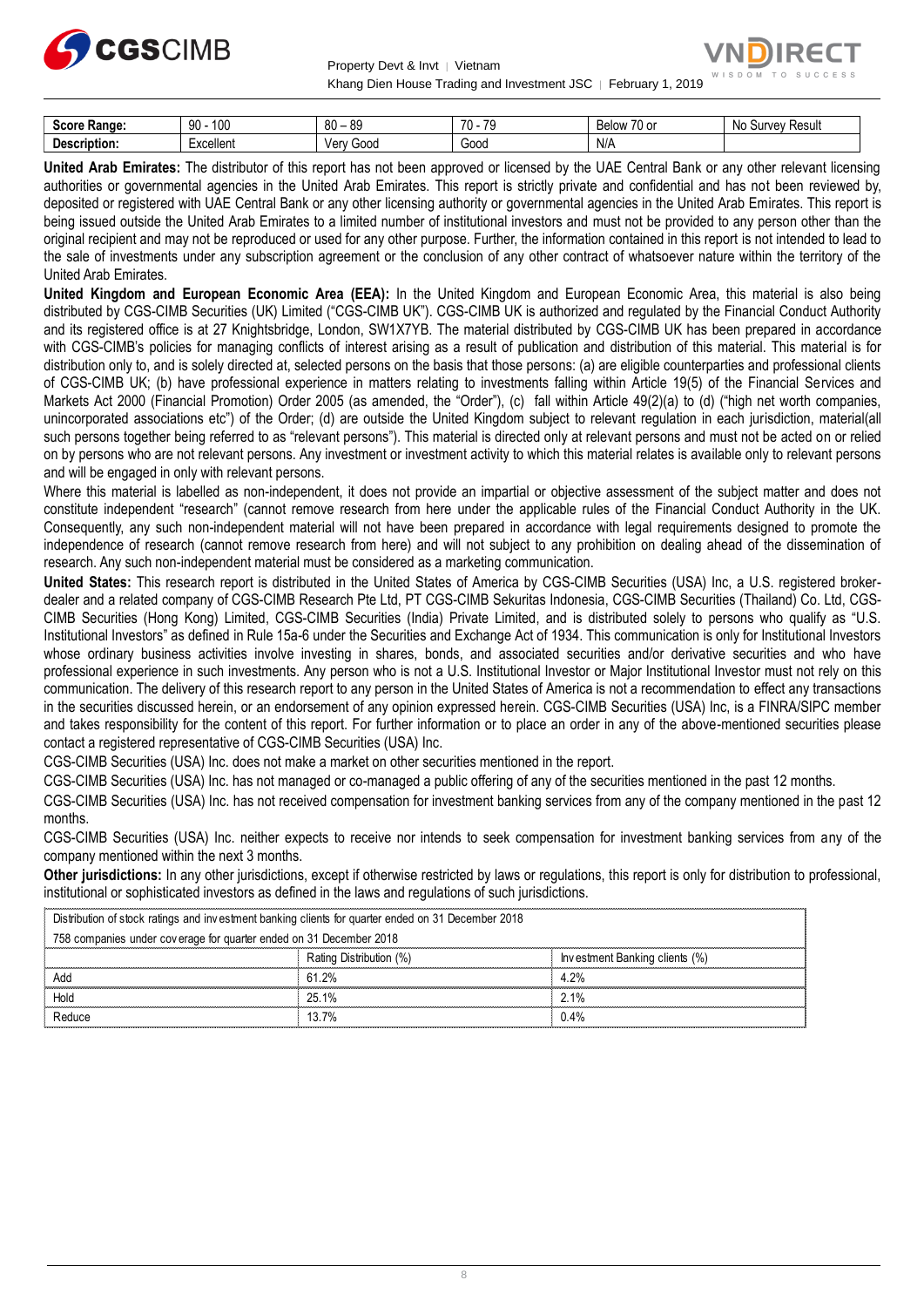



#### **Spitzer Chart for stock being researched ( 2 year data )**



**Corporate Governance Report of Thai Listed Companies (CGR). CG Rating by the Thai Institute of Directors Association (Thai IOD) in 2018, Anti-Corruption 2018**

**ADVANC** – Excellent, Certified, **AEONTS** – Good, n/a, **AH** – Very Good, n/a, **AMATA** – Excellent, Declared, **ANAN** – Excellent, Declared, **AOT** – Excellent, Declared, **AP** – Excellent, Certified, **ASP** – Very Good, Certified, **BANPU** – Excellent, Certified, **BAY** – Excellent, Certified, **BBL** – Very Good, Certified, **BCH** – Good, Certified, **BCP** - Excellent, Certified, **BCPG** – Excellent, Certified, **BEM** – Very Good, n/a, **BDMS** – Very Good, n/a, **BEAUTY** – Good, n/a, **BEC** – Very Good, n/a, , **BGRIM** – Very Good, Declared, **BH** - Good, n/a, **BJC** – Very Good, Declared, **BJCHI** – Very Good, Certified, **BPP** – Very Good, Declared, **BR** - Good, Declared, **BTS** - Excellent, Certified, **CBG** – Very Good, n/a, **CCET** – Good, n/a, **CENTEL** – Very Good, Certified, **CHG** – Very Good, Declared, **CK** – Excellent, n/a, **COL** – Excellent, Declared, **CPALL** – Very Good, Certified, **CPF** – Excellent, Certified, **CPN** - Excellent, Certified, **DELTA** - Excellent, n/a, **DEMCO** – Excellent, Certified, **DDD** – Very Good, Declared, **DIF** – not available, n/a, **DTAC** – Excellent, Certified, **EA** – Excellent, n/a, **ECL** – Very Good, Certified, **EGCO** - Excellent, Certified, **EPG** – Very Good, n/a, **ERW** – Very Good, n/a, **GFPT** - Excellent, Certified, **GGC** – Excellent, Certified, **GLOBAL** – Very Good, n/a, **GLOW** – Very Good, Certified, **GPSC** – Excellent, Certified, **GULF** – Very Good, n/a, **GUNKUL** – Excellent, Certified, **HANA** - Excellent, Certified, **HMPRO** - Excellent, Certified, **HREIT** - Excellent, Certified **ICHI** – Excellent, Declared, **HUMAN** – not available, n/a, **III** – Good, n/a, **INTUCH** - Excellent, Certified, **IRPC** – Excellent, Certified, **ITD**\* – Very Good, n/a, **IVL** - Excellent, Certified, **JASIF** – not available, n/a, **KBANK** - Excellent, Certified, **KCE** - Excellent, Certified, **KKP** – Excellent, Certified, **KSL** – Excellent, Certified, **KTB** - Excellent, Certified, **KTC** – Excellent, Certified, **LH** - Very Good, n/a, **LPN** – Excellent, Certified, **M** – Very Good, Certified, **MACO** – Very Good, n/a, **MAJOR** – Very Good, n/a, **MAKRO** – Excellent, Declared, **MALEE** – Very Good, Certified, **MC** – Very Good, Certified, **MCOT** – Excellent, Certified, **MEGA** – Very Good, n/a, **MINT** - Excellent, Certified, **MTC** – Excellent, Declared, **NETBAY** – Good, n/a, **PLANB** – Excellent, Declared, **PLAT** – Very Good, Certified, **PSH** – Excellent, Certified, **PSTC** – Good, Certified, **PTT** - Excellent, Certified, **PTTEP** - Excellent, Certified, **PTTGC** - Excellent, Certified, **QH** – Excellent, Certified, **RATCH** – Excellent, Certified, **ROBINS** – Excellent, Certified, **RS** – Very Good, n/a, **RSP** – not available, n/a, **SAMART** - Excellent, n/a, **SAPPE** – Very Good, Declared, **SAT** – Excellent, Certified, **SAWAD** – Very Good, n/a, **SC** – Excellent, Declared, **SCB** - Excellent, Certified, **SCC** – Excellent, Certified, **SCN** – Very Good, Certified, **SF** – Good, n/a, **SIRI** – Very Good, Certified, **SPA** - Good, n/a, **SPALI** - Excellent, n/a, **SPRC** – Excellent, Certified, **STA** – Very Good, Certified, **STEC** – Excellent, n/a, **SVI** – Excellent, Certified, **SYNEX** – Very Good, Declared, **TASCO** – Excellent, Certified, **TCAP** – Excellent, Certified, **TIPCO** – Very Good, Certified, **TISCO** - Excellent, Certified, **TKN** – Very Good, Declared, **TMB** - Excellent, Certified, **TNR** – Very Good, Declared, **TOP** - Excellent, Certified, **TPCH** – Good, n/a, **TPIPP** – Good, n/a, **TRUE** – Excellent, Certified, **TU** – Excellent, Certified, **TVO** – Very Good, Declared, **UNIQ** – Good, n/a, **VGI** – Excellent, Certified, **WHA** – Excellent, Certified, **WHART** – not available, n/a, **WORK** – Good, n/a.

Companies participating in Thailand's Private Sector Collective Action Coalition Against Corruption programme (Thai CAC) under Thai Institute of Directors (as of August 31, 2018) are categorized into:

- Companies that have declared their intention to join CAC, and

- Companies certified by CAC

\* The company, its director or management had been reportedly accused for breaching proper corporate governance such as violation of the SEC's regulations or charged with corruption.